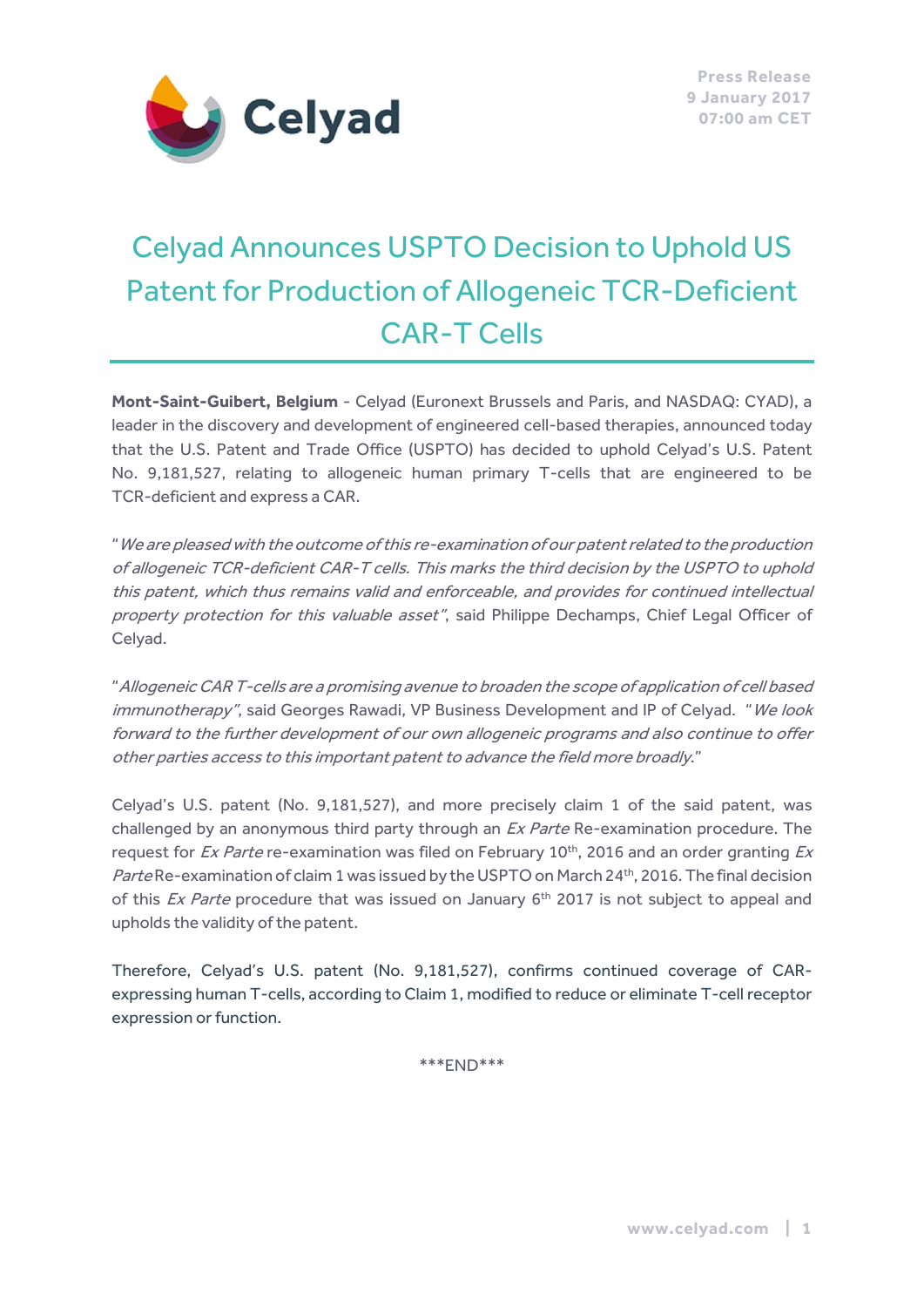

#### **About Celyad**

Celyad is a clinical-stage biopharmaceutical company focused on the development of specialized cell-based therapies. The Company utilizes its expertise in cell engineering to target severe diseases with significant unmet need, including cancer. Celyad's Natural Killer Receptor based T-Cell (NKR-T) platform has the potential to treat a broad range of solid and liquid tumors. Its lead oncology candidate, the CAR-T NKR-2, has been evaluated in a single dose escalation Phase I clinical trial to assess the safety and feasibility of NKR-2 T-cells in patients suffering from AML or MM. This Phase I study was successfully completed in September 2016. Celyad was founded in 2007 and is based in Mont-Saint-Guibert, Belgium, and Boston, Massachusetts. Celyad's ordinary shares are listed on the Euronext Brussels and Euronext Paris exchanges, and its American Depository Shares are listed on NASDAQ Global Market, all under the ticker symbol CYAD.

For more information about Celyad, please visit: [www.celyad.com](http://www.celyad.com/) 

#### **About Celyad's NKR-T Cell Platform**

Celyad is developing a unique CAR-T cell platform, using Natural Killer Receptor (NKR) transduced on to T lymphocytes. The platform targets a wide range of solid and hematological tumors. Unlike traditional CAR-T cell therapy, which target only one tumor antigen, Natural Killer (NK) cell receptors enable a single receptor to recognize multiple tumor antigens.

Celyad's lead candidate, NKR-2, is a CAR-T-Cell engineered to express the human NK receptor, NKG2D, which is an activating receptor that triggers cell killing through the binding of NKG2D to any of eight naturally occurring ligands that are known to be overexpressed on more than 80% of tumors.

Preclinical results indicate that NKR-2 has multiple mechanisms of actions and goes beyond direct killing by signifying that its encoded T-Cells attack the tumor cells, inhibits the mechanisms that enable tumors to evade the immune system, activates and recruit anti-tumor immune cells and disrupts the blood supply to the tumor. These mechanisms promote the induction of adaptive immunity, meaning the body develops a long-term cell immune memory against specific tumor antigens of the targeted tumor.

In contrast to traditional CAR-T therapeutic approaches, and based on strong preclinical evidence, Celyad's current NKR-2 program does not employ patient lymphodepleting preconditioning, thereby avoiding the toxicities associated with chemotherapy and allowing the immune system to remain intact.

Celyad is developing both autologous and allogeneic NKR-2 administrations. For autologous NKR-2, Celyad collects the patient's own T-Cells and engineers them to express NKG2D in order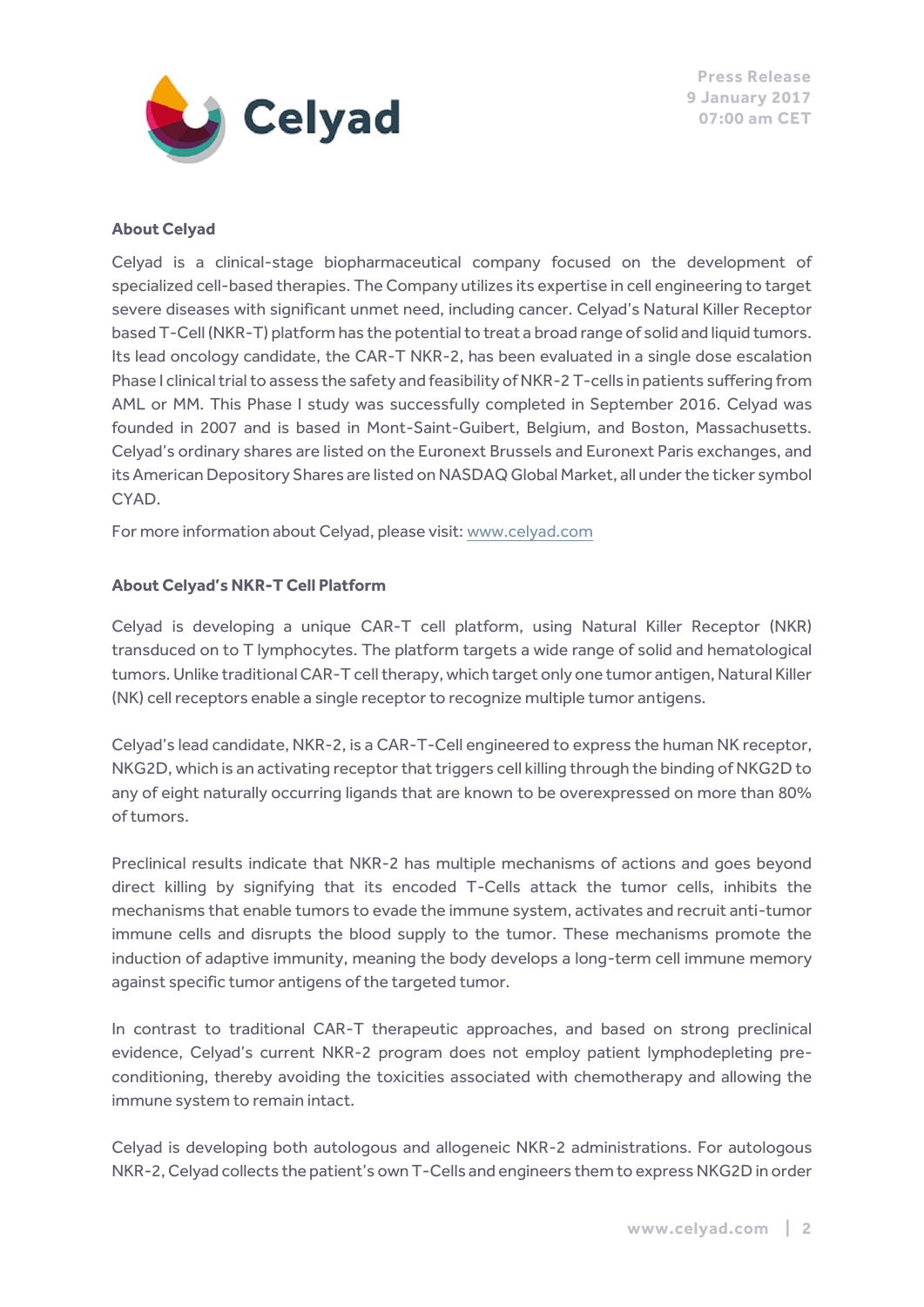

to target cancer cells effectively. Celyad's allogeneic platform engineers the T-Cells of healthy donors, that also express TCR Inhibitory Molecules (TIMs), to avoid having the engineered donor cells be rejected by the patient's normal tissues (also called Graft vs. Host Disease).

The preclinical research underlying this technology was originally conducted at Dartmouth College by Dr. Charles Sentman and has been published extensively in peer-reviewed publications.

## **For more information, please contact:**

**For Europe: Consilium Strategic Communications Chris Gardner** and **Chris Welsh -** T: +44 (0)20 3709 5700 – [celyad@consilium-comms.com](mailto:celyad@consilium-comms.com)

**For France: NewCap Pierre Laurent** and **Nicolas Mérigeau -** T: + 33(0)1 44 71 94 94 - [celyad@newcap.eu](mailto:celyad@newcap.eu)

**For Belgium: Comfi Gunther De Backer** and **Sabine Leclercq -** T.: +32 (0)2 290 90 90 – [celyad@comfi.be](mailto:celyad@comfi.be)

**For the U.S.: Stern Investor Relations Will O'Connor** and **Michael Schaffzin –** T.: +1 212.362.1200 **–** [celyad@sternir.com](mailto:celyad@sternir.com)

## **To subscribe to Celyad's newsletter, visit** [www.celyad.com](http://www.celyad.com/) **Follow us on LinkedIn & Twitte[r @CelyadSA](https://twitter.com/CelyadSA)**

## **Forward looking statements**

In addition to historical facts or statements of current condition, this press release contains forward-looking statements, including statements about the potential safety and feasibility of CAR-T NKR-2 cell therapy and C-Cure, which reflect our current expectations and projections about future events, and involve certain known and unknown risks, uncertainties and assumptions that could cause actual results or events to differ materially from those expressed or implied by the forward-looking statements.

These forward-looking statements are further qualified by important factors, which could cause actual results to differ materially from those in the forward-looking statements, including risks associated with conducting clinical trials; the risk that safety, bioactivity, feasibility and/or efficacy demonstrated in earlier clinical or pre-clinical studies may not be replicated in subsequent studies; risk associated with the timely submission and approval of anticipated regulatory filings; the successful initiation and completion of clinical trials, including Phase III clinical trials for C-Cure® and Phase I clinical trial for CAR-T NKR-2; risks associated with the satisfaction of regulatory and other requirements; risks associated with the actions of regulatory bodies and other governmental authorities; risks associated with obtaining, maintaining and protecting intellectual property, our ability to enforce our patents against infringers and defend our patent portfolio against challenges from third parties; risks associated with competition from others developing products for similar uses; risks associated with our ability to manage operating expenses; and risks associated with our ability to obtain additional funding to support our business activities and establish and maintain strategic business alliances and business initiatives.

A further list and description of these risks, uncertainties and other risks can be found in the Company's Securities and Exchange Commission filings and reports, including in the Company's Annual Report on Form 20-F filed with the SEC on April 8, 2016 and future filings and reports by the Company. Given these uncertainties, the reader is advised not to place any undue reliance on such forwardlooking statements. These forward-looking statements speak only as of the date of publication of this document. The Company expressly disclaims any obligation to update any such forward-looking statements in this document to reflect any change in its expectations with regard thereto or any change in events, conditions or circumstances on which any such statement is based, unless required by law or regulation.